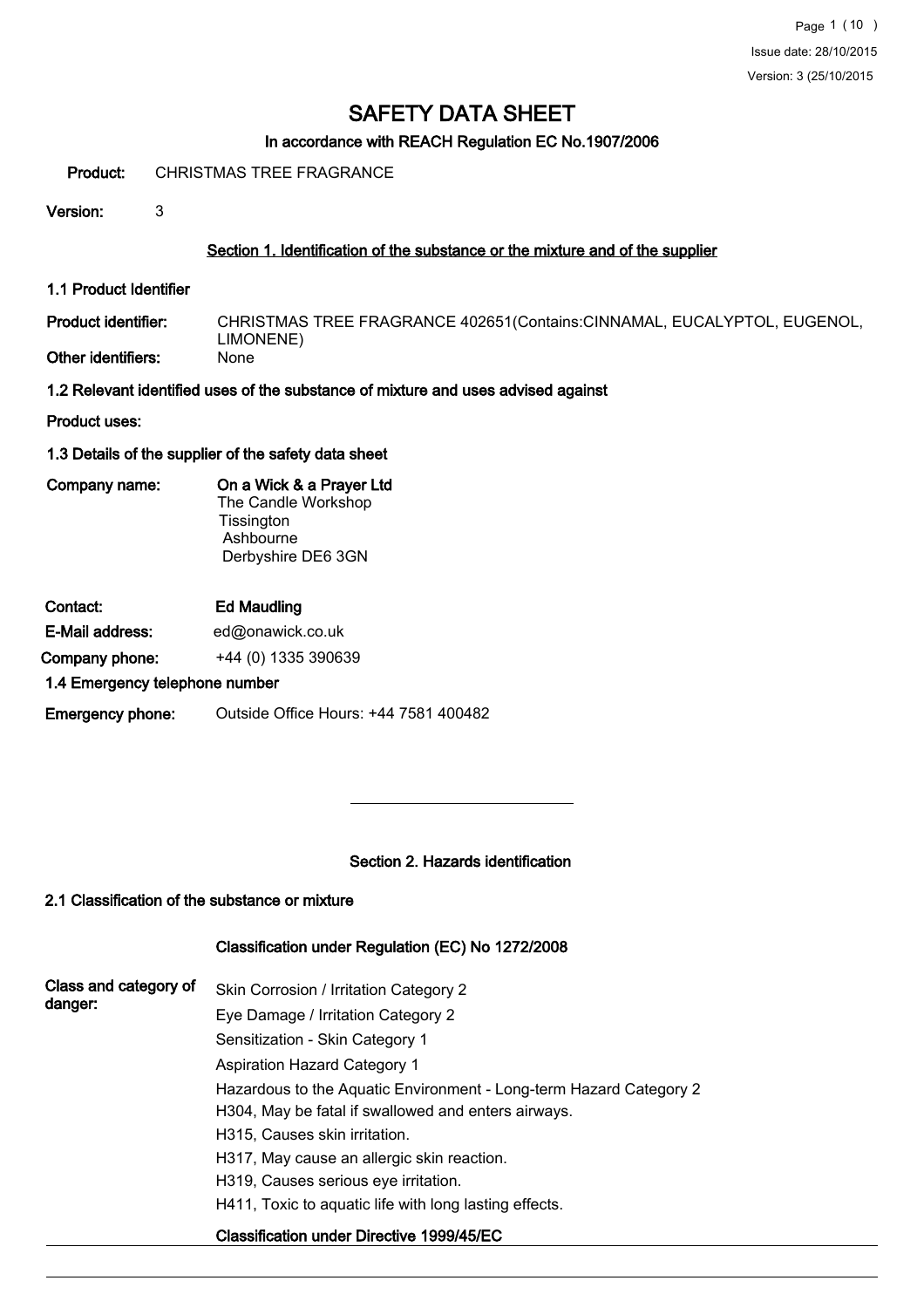## In accordance with REACH Regulation EC No.1907/2006

|                              | P |                                                                                                                                                                                    |
|------------------------------|---|------------------------------------------------------------------------------------------------------------------------------------------------------------------------------------|
| Version:                     | 3 |                                                                                                                                                                                    |
| Hazard symbols:              |   | Xn, Harmful.                                                                                                                                                                       |
|                              |   | N, Dangerous for the environment.                                                                                                                                                  |
| <b>Risk phrases:</b>         |   | R38, Irritating to the skin.                                                                                                                                                       |
|                              |   | R43, May cause sensitisation by skin contact.                                                                                                                                      |
|                              |   | R65, Harmful: May cause lung damage if swallowed                                                                                                                                   |
|                              |   | R51/53, Toxic to aquatic organisms, may cause long-term adverse effects in the aquatic<br>environment.                                                                             |
| 2.2 Label elements           |   |                                                                                                                                                                                    |
| Signal word:                 |   | Danger                                                                                                                                                                             |
| <b>Hazard statements:</b>    |   | H304, May be fatal if swallowed and enters airways.                                                                                                                                |
|                              |   | H315, Causes skin irritation.                                                                                                                                                      |
|                              |   | H317, May cause an allergic skin reaction.                                                                                                                                         |
|                              |   | H319, Causes serious eye irritation.                                                                                                                                               |
|                              |   | H411, Toxic to aquatic life with long lasting effects.                                                                                                                             |
| Supplemental<br>Information: |   | EUH208, Contains ALPHA-PINENES, 2,4-DIMETHYL-3-CYCLOHEXENE<br>CARBOXALDEHYDE, METHYL CINNAMATE. May produce an allergic reaction.                                                  |
| Precautionary                |   | P261, Avoid breathing vapour or dust.                                                                                                                                              |
| statements:                  |   | P264, Wash hands and other contacted skin thoroughly after handling.                                                                                                               |
|                              |   | P272, Contaminated work clothing should not be allowed out of the workplace.                                                                                                       |
|                              |   | P273, Avoid release to the environment.                                                                                                                                            |
|                              |   | P280, Wear protective gloves/eye protection/face protection.                                                                                                                       |
|                              |   | P301/310, IF SWALLOWED: Immediately call a POISON CENTER or doctor/physician.                                                                                                      |
|                              |   | P302/352, IF ON SKIN: Wash with plenty of soap and water.                                                                                                                          |
|                              |   | P305/351/338, IF IN EYES: Rinse cautiously with water for several minutes. Remove contact<br>lenses, if present and easy to do. Continue rinsing.<br>P331, Do not induce vomiting. |
|                              |   | P333/313, If skin irritation or rash occurs: Get medical advice/attention.                                                                                                         |
|                              |   | P337/313, If eye irritation persists: Get medical advice/attention.                                                                                                                |
|                              |   | P362, Take off contaminated clothing and wash before reuse.                                                                                                                        |
|                              |   | P391, Collect spillage.                                                                                                                                                            |
|                              |   | P405, Store locked up.                                                                                                                                                             |
|                              |   | P501, Dispose of contents/container to approved disposal site, in accordance with local<br>regulations.                                                                            |
|                              |   |                                                                                                                                                                                    |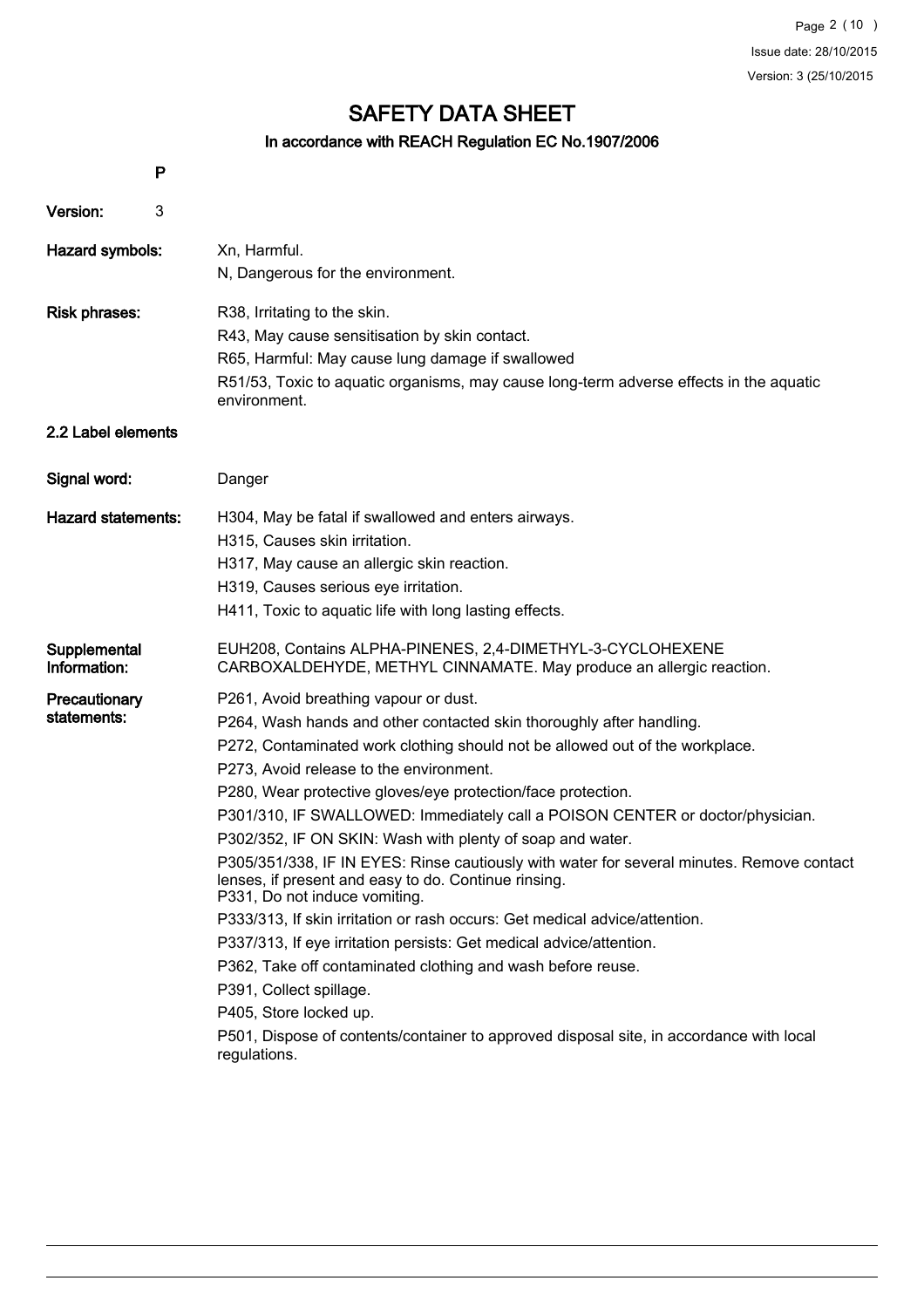## In accordance with REACH Regulation EC No.1907/2006



## Section 3. Composition / information on ingredients

## 3.2 Mixtures

#### Contains:

| Name | CAS |  | <b>REACH Registration</b><br>NO. |  | Classification for (DSD) Classification for (CLP)<br>67/548/EEC | 1272/2008 |
|------|-----|--|----------------------------------|--|-----------------------------------------------------------------|-----------|
|------|-----|--|----------------------------------|--|-----------------------------------------------------------------|-----------|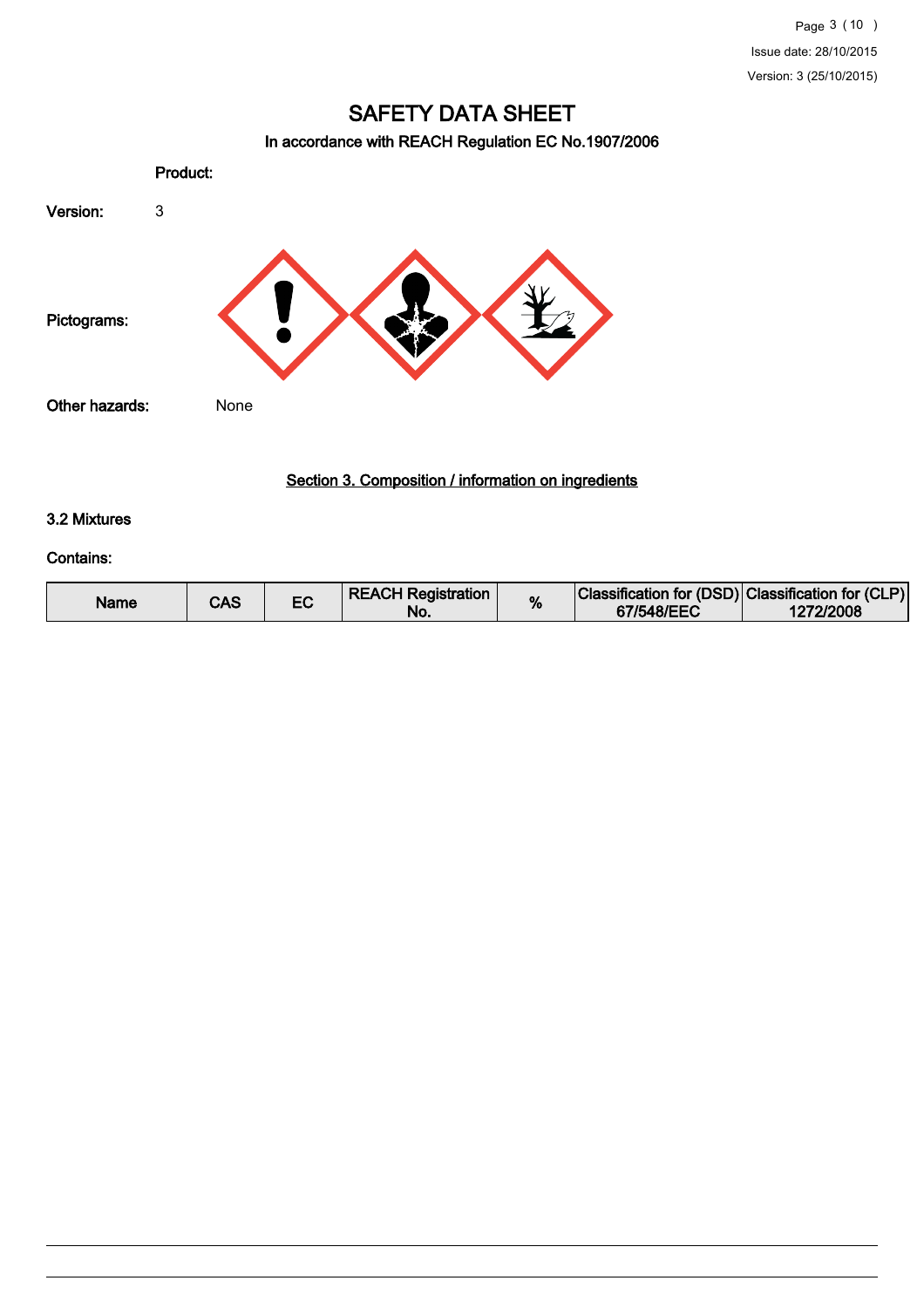## SAFETY DATA SHEET In accordance with REACH Regulation EC No.1907/2006

#### Product:

#### Version: 3

| <b>ISOBORNYL</b><br><b>ACETATE</b>                      | 125-12-2                              | 204-727-6               | 15-<20%     | Xi-N ; R38-R51/53                              | $-,-,-$                                                                                                          |
|---------------------------------------------------------|---------------------------------------|-------------------------|-------------|------------------------------------------------|------------------------------------------------------------------------------------------------------------------|
| <b>EUGENOL</b>                                          | 97-53-0                               | 202-589-1               | 15-<20%     | Xi : R36-R43                                   | EDI 2-SS 1B;H317-H319,-                                                                                          |
| <b>CINNAMAL</b>                                         | 104-55-2                              | 203-213-9               | $5 - 10%$   | Xn: R21-R38-R43                                | ATD 4-SCI 2-EDI 2-SS 1A:<br>H312-H315-H317-H319.-                                                                |
| <b>LIMONENE</b>                                         | 5989-27-5                             | 227-813-5               | $5 - 10%$   | Xn-N : R10-R38-R43-R65-<br>R50/53              | FL 3-SCI 2-SS 1B-AH 1-EH<br>A1-EH C1;H226-H304-<br>H315-H317-H410,-                                              |
| <b>EUCALYPTOL</b>                                       | 470-82-6                              | 207-431-5               | $1 - 3%$    | Xi : R10-R43                                   | FL 3-SS 1B:H226-H317,-                                                                                           |
| 2.4-DIMETHYL-3-<br><b>CYCLOHEXENE</b><br>CARBOXALDEHYDE | 68039-49-6                            | 268-264-1               | $1 - 3%$    | Xi: R43-R36/38-R52/53                          | SCI 2-EDI 2-SS 1B-EH C3;<br>H315-H317-H319-H412,-                                                                |
| <b>MYRCENE</b>                                          | 123-35-3                              | 204-622-5               | $1 - 3%$    | Xn: R10-R38-R65                                | FL 3-SCI 2-EDI 2-AH 1:<br>H226-H304-H315-H319,-                                                                  |
| BETA-<br>CARYOPHYLLENE                                  | 87-44-5                               | 201-746-1               | $1 - 3%$    | Xn; R65                                        | AH 1;H304,-                                                                                                      |
| P-CYMENE                                                | 99-87-6                               | 202-796-7               | $0.1 - 1\%$ | Xn-N; R10-R65-R51/53                           | FL 3-AH 1-EH C2:H226-<br>H304-H411.-                                                                             |
| <b>CAMPHENE</b>                                         | 79-92-5                               | 201-234-8               | $0.1 - 1\%$ | Xi-N ; R36-R50/53                              | EDI 2-EH A1-EH C1;H319-<br>H410,-                                                                                |
| <b>ETHYLENE</b><br><b>BRASSYLATE</b>                    | 105-95-3                              | 203-347-8               | $0.1 - 1\%$ | N; R51/53                                      | $\gamma^*_{\sigma\sigma\sigma}$                                                                                  |
| METHYL CINNAMATE                                        | 103-26-4                              | 203-093-8               | $0.1 - 1\%$ | Xi: R43                                        | SS 1B;H317,-                                                                                                     |
| CEDROL                                                  | 77-53-2                               | 201-035-6               | $0.1 - 1\%$ | $N$ ; R51/53                                   | EH C2:H411,-                                                                                                     |
| ALPHA-PINENES                                           | 80-56-8                               | 201-291-9               | $0.1 - 1\%$ | Xn: R10-R38-R43-R65                            | FL 3-SCI 2-SS 1B-AH 1;<br>H226-H304-H315-H317,-                                                                  |
| ALPHA-CEDRENE                                           | 469-61-4                              | 207-418-4               | $0.1 - 1\%$ | Xn-N; R65-R50/53                               | AH 1-EH A1-EH C1; H304-<br>H410,-                                                                                |
| <b>FARNESENE</b>                                        | 18794-84-8                            | 242-582-0               | $0.1 - 1\%$ | Xn; R65                                        | AH 1;H304,-                                                                                                      |
| <b>BETA CEDRENE</b>                                     | 546-28-1                              | 208-898-8               | $0.1 - 1\%$ | Xn-N; R65-R50/53                               | AH 1-EH A1-EH C1;H304-<br>$H410. -$                                                                              |
| <b>BETA-PINENES</b>                                     | 127-91-3                              | 204-872-5               | $< 0.1\%$   | Xn: R10-R38-R43-R65                            | FL 3-SCI 2-SS 1B-AH 1;<br>H226-H304-H315-H317,-                                                                  |
| <b>L-LIMONENE</b>                                       | 5989-54-8                             | 227-815-6               | $< 0.1\%$   | Xn-N ; R10-R38-R43-R65-<br>R50/53              | FL 3-SCI 2-SS 1B-AH 1-EH<br>A1-EH C1;H226-H304-<br>H315-H317-H410,-                                              |
| <b>TURPENTINE</b>                                       | 8006-64-2,<br>9005-90-7.<br>8052-14-0 | 232-350-7.<br>232-688-5 | $< 0.1\%$   | Xn-N : R10-R43-R65-<br>R20/21/22-R36/38-R51/53 | FL 3-ATO 4-ATD 4-ATI 4-<br>SCI 2-EDI 2-SS 1-AH 1-EH<br>C2;H226-H302-H304-<br>H312-H315-H317-H319-<br>H332-H411,- |

Substances with Community workplace exposure limits, not listed above:

| Name              | CAS                                | EC                   | %       |
|-------------------|------------------------------------|----------------------|---------|
| DIETHYL PHTHALATE | 84-66-2                            | 201-550-6            | 35.82%  |
| I TURPENTINE      | 8006-64-2, 9005-90-7,<br>8052-14-0 | 232-350-7, 232-688-5 | <0.001% |

Substances that are persistent, bioaccumulative and toxic or very persistent and very bioaccumulative, greater than 0.1%:

Not Applicable

### Section 4. First-aid measures

#### 4.1 Description of first aid measures

IF SWALLOWED: Immediately call a POISON CENTER or doctor/physician.

IF ON SKIN: Wash with plenty of soap and water.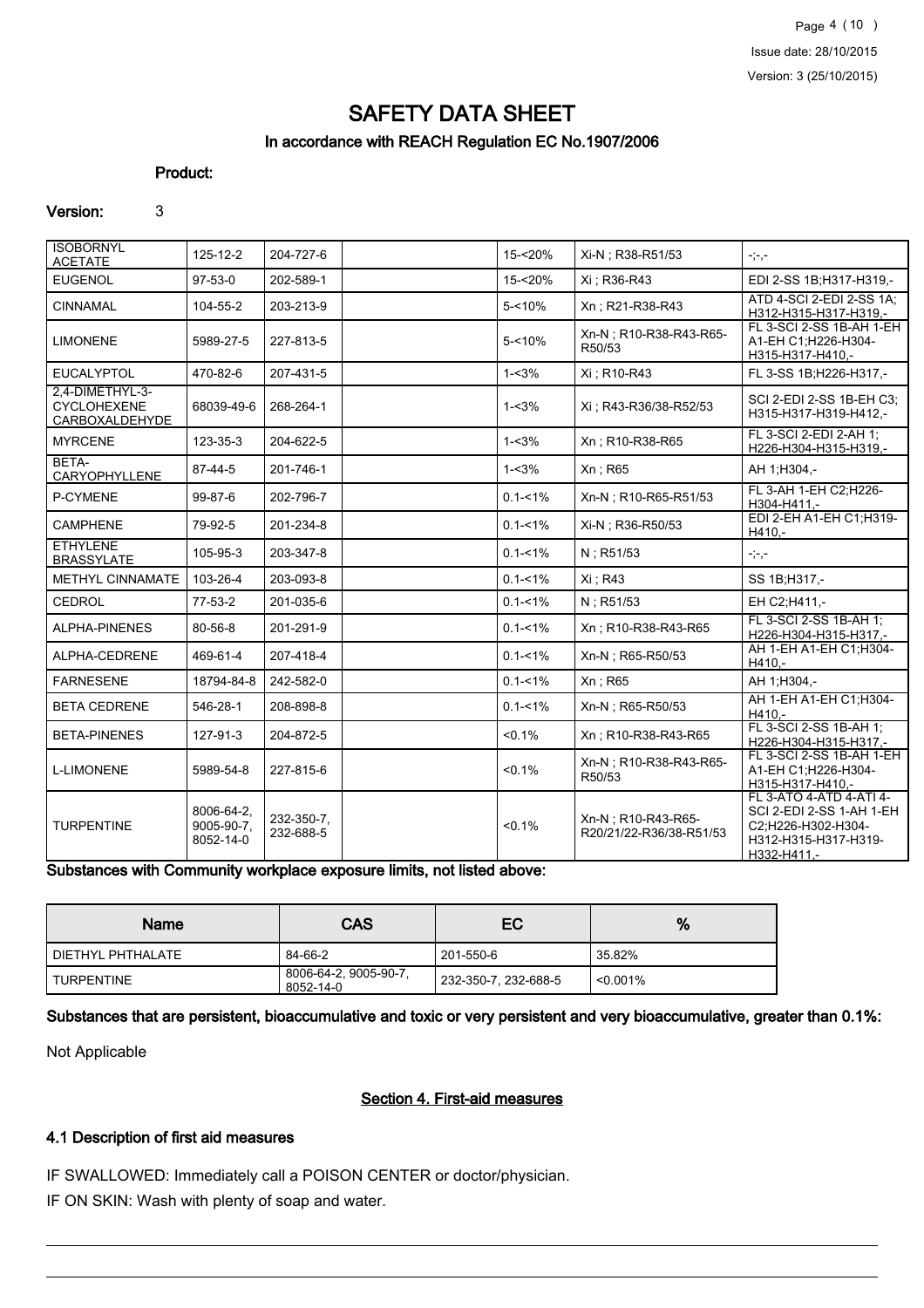## In accordance with REACH Regulation EC No.1907/2006

#### Product:

#### Version: 3

IF IN EYES: Rinse cautiously with water for several minutes. Remove contact lenses, if present and easy to do. Continue rinsing.

### 4.2 Most important symptoms and effects, both acute and delayed

May be fatal if swallowed and enters airways. Causes skin irritation. May cause an allergic skin reaction. Causes serious eye irritation.

#### 4.3 Indication of any immediate medical attention and special treatment needed

None expected, see Section 4.1 for further information.

#### SECTION 5: Firefighting measures

#### 5.1 Extinguishing media

Suitable media: Carbon dioxide, Dry chemical, Foam.

#### 5.2 Special hazards arising from the substance or mixture

In case of fire, may be liberated: Carbon monoxide, Unidentified organic compounds.

#### 5.3 Advice for fire fighters:

In case of insufficient ventilation, wear suitable respiratory equipment.

### Section 6. Accidental release measures

#### 6.1 Personal precautions, protective equipment and emergency procedures:

Avoid inhalation. Avoid contact with skin and eyes. See protective measures under Section 7 and 8.

#### 6.2 Environmental precautions:

Keep away from drains, surface and ground water, and soil.

#### 6.3 Methods and material for containment and cleaning up:

Remove ignition sources. Provide adequate ventilation. Avoid excessive inhalation of vapours. Contain spillage immediately by use of sand or inert powder. Dispose of according to local regulations.

#### 6.4 Reference to other sections:

Also refer to sections 8 and 13.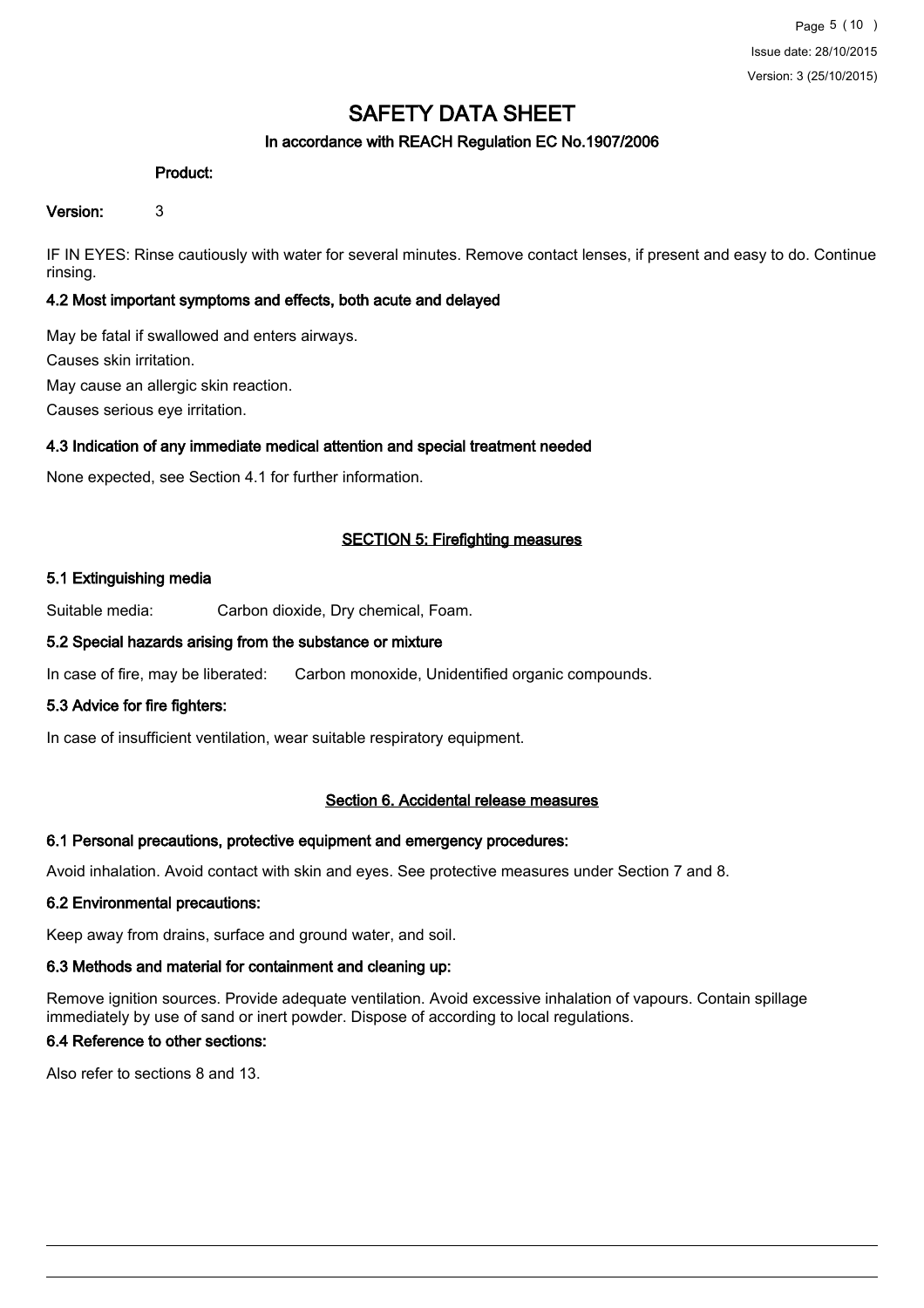## In accordance with REACH Regulation EC No.1907/2006

#### Product:

Version: 3

## Section 7. Handling and storage

#### 7.1 Precautions for safe handling:

Keep away from heat, sparks, open flames and hot surfaces. - No smoking. Use personal protective equipment as required. Use in accordance with good manufacturing and industrial hygiene practices. Use in areas with adequate ventilation Do not eat, drink or smoke when using this product.

#### 7.2 Conditions for safe storage, including any incompatibilities:

Store in a well-ventilated place. Keep container tightly closed. Keep cool. Ground/bond container and receiving equipment. Use explosion-proof electrical, ventilating and lighting equipment. Use only non-sparking tools. Take precautionary measures against static discharge.

#### 7.3 Specific end use(s):

Use in accordance with good manufacturing and industrial hygiene practices.

#### Section 8. Exposure controls/personal protection

#### 8.1 Control parameters

#### Workplace exposure limits:

| Ingredient               | <b>CAS</b>               | <b>EC</b>                    | <b>Description</b>                                         | ppm | mg/m <sup>3</sup> | Reference           |
|--------------------------|--------------------------|------------------------------|------------------------------------------------------------|-----|-------------------|---------------------|
| <b>DIETHYL PHTHALATE</b> | 84-66-2                  | 201-550-<br>6                | Long-term exposure limit (8-hour<br>TWA reference period)  |     | 5                 | UK EH40 Oct<br>2007 |
|                          |                          |                              | Short-term exposure limit (15-<br>minute reference period) |     | 10                | UK EH40 Oct<br>2007 |
| <b>TURPENTINE</b>        | 8006-64-<br>2, 9005-     | 232-350-<br>7, 232-<br>688-5 | Long-term exposure limit (8-hour<br>TWA reference period)  | 100 | 566               | UK EH40 Oct<br>2007 |
|                          | $90-7,$<br>8052-14-<br>0 |                              | Short-term exposure limit (15-<br>minute reference period) | 150 | 850               | UK EH40 Oct<br>2007 |

## 8.2 Exposure Controls

#### Eye / Skin Protection

Wear protective gloves/eye protection/face protection

## Respiratory Protection

Ensure adequate and ongoing ventilation is maintained in order to prevent build up of excessive vapour and to ensure occupational exposure limits are adhered to. If appropriate, and depending on your patterns and volumes of use, the following engineering controls may be required as additional protective measures: a) Isolate mixing rooms and other areas where this material is used or openly handled. Maintain these areas under negative air pressure relative to the rest of the plant. b) Employ the use of Personal protective equipment - an approved, properly fitted respirator with organic vapour cartridges or canisters and particulate filters. c) Use local exhaust ventilation around open tanks and other open sources of potential exposures in order to avoid excessive inhalation, including places where this material is openly weighed or measured. In addition, use general dilution ventilation of the work area to eliminate or reduce possible worker exposures. d) Use closed systems for transferring and processing this material.

Also refer to Sections 2 and 7.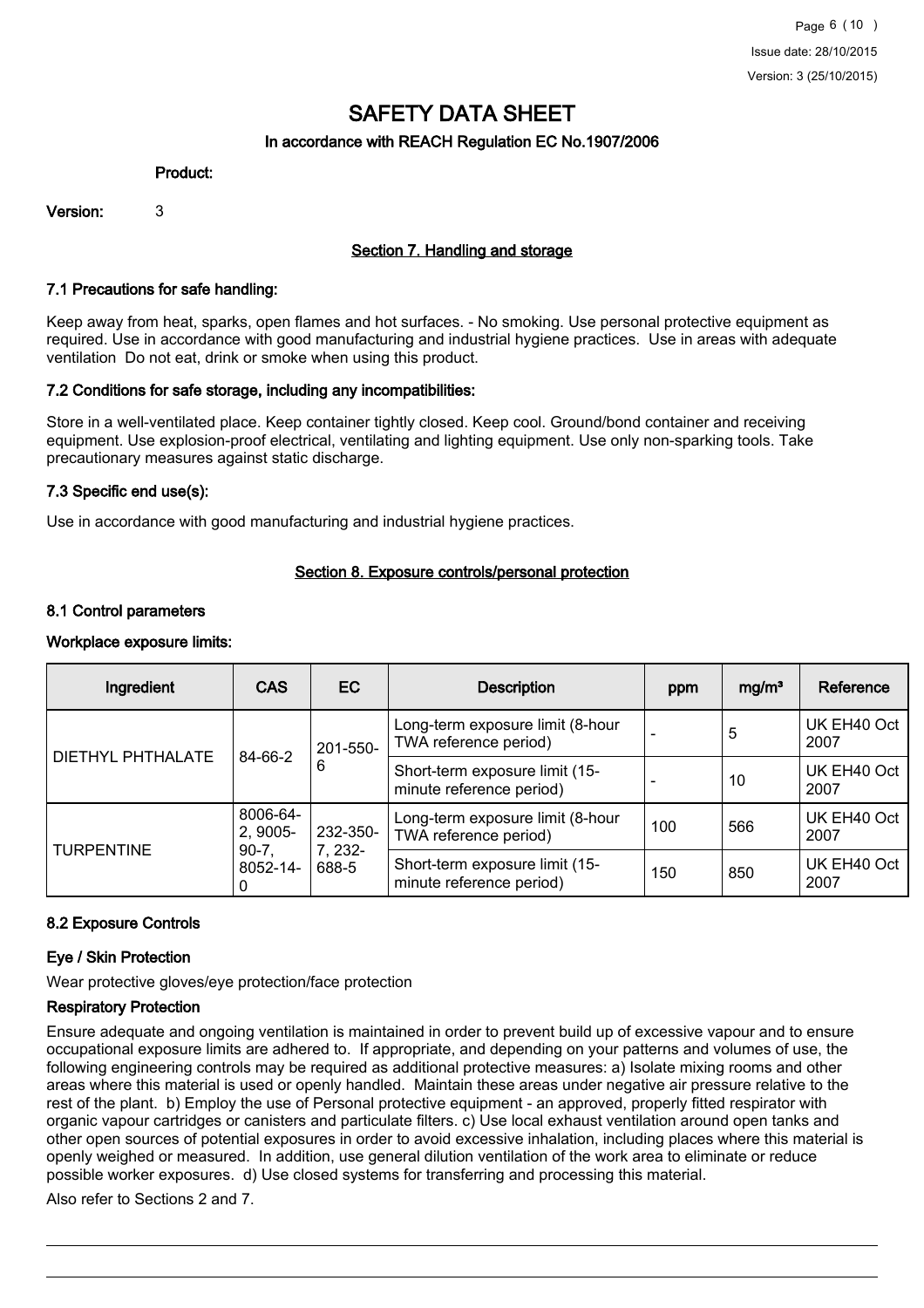## In accordance with REACH Regulation EC No.1907/2006

#### Product:

#### Version: 3

## Section 9. Physical and chemical properties

## 9.1 Information on basic physical and chemical properties

| Appearance:                    | Clear pale yellow to yellow liquid |
|--------------------------------|------------------------------------|
| Odour:                         | Not determined                     |
| pH:                            | Not determined                     |
| Initial boiling point / range: | Not determined                     |
| Flash point:                   | 70 °C                              |
| Vapour pressure:               | Not determined                     |
| Relative density:              | 1.0280 - 1.0320                    |
| Solubility(ies):               | Not determined                     |
| 9.2 Other information:         | None available                     |

#### Section 10. Stability and reactivity

#### 10.1 Reactivity:

Presents no significant reactivity hazard, by itself or in contact with water.

#### 10.2 Chemical stability:

Good stability under normal storage conditions.

## 10.3 Possibility of hazardous reactions:

Not expected under normal conditions of use.

#### 10.4 Conditions to avoid:

Avoid extreme heat.

#### 10.5 Incompatible materials:

Avoid contact with strong acids, alkalis or oxidising agents.

## 10.6 Hazardous decomposition products:

Not expected.

## Section 11. Toxicological information

#### 11.1 Information on toxicological effects

This mixture has not been tested as a whole for health effects. The health effects have been calculated using the methods outlined in Regulation (EC) No 1272/2008 (CLP).

May be fatal if swallowed and enters airways.

Causes skin irritation.

May cause an allergic skin reaction.

Causes serious eye irritation.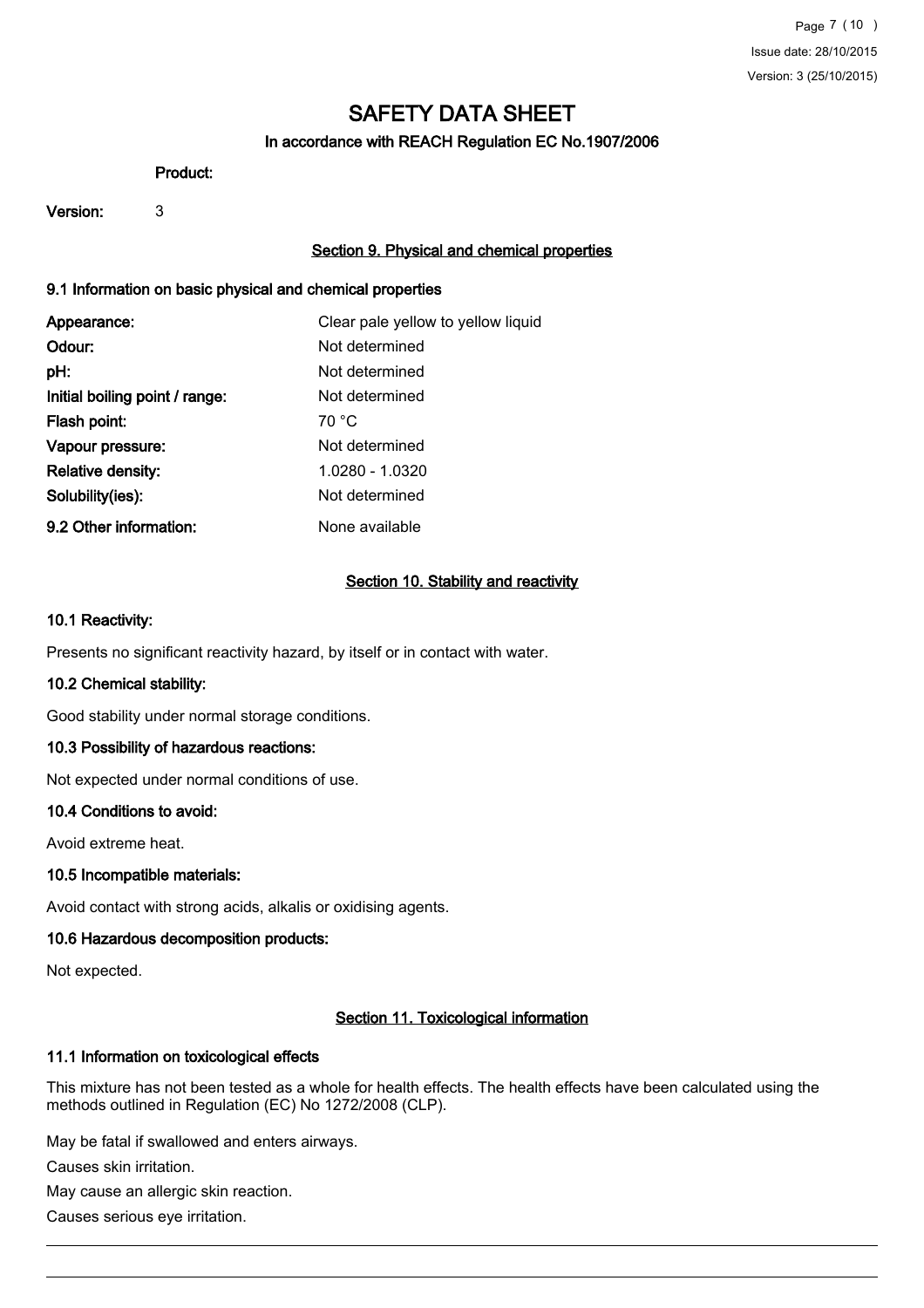## In accordance with REACH Regulation EC No.1907/2006

#### Product:

Version: 3

Assumed Toxicity Value (LD50 or ATE) for Acute Oral Toxicity: >5000 Assumed Toxicity Value (LD50 or ATE) for Acute Dermal Toxicity: > 5000 Assumed Toxicity Value (LC50 or ATE) for Acute Inhalation Toxicity: Not Available **Inhalation Route:** Not Available

## Information about hazardous ingredients in the mixture

| Ingredient | <b>CAS</b> | EC        | LD50/ATE Oral | LD50/ATE<br>Dermal | LC50/ATE<br>Inhalation | <b>LC50 Route</b> |
|------------|------------|-----------|---------------|--------------------|------------------------|-------------------|
| ' CINNAMAL | 104-55-2   | 203-213-9 | 2500          | 1100               | Not available          | Not available     |

Refer to Sections 2 and 3 for additional information.

## Section 12. Ecological information

#### 12.1 Toxicity:

Toxic to aquatic life with long lasting effects.

- 12.2 Persistence and degradability: Not available 12.3 Bioaccumulative potential: Not available
- 12.4 Mobility in soil: Not available

## 12.5 Results of PBT and vPvB assessment:

This substance does not meet the PBT/vPvB criteria of REACH, annex XIII.

12.6 Other adverse effects: Not available

## Section 13. Disposal considerations

## 13.1 Waste treatment methods:

Dispose of in accordance with local regulations. Avoid disposing into drainage systems and into the environment. Empty containers should be taken to an approved waste handling site for recycling or disposal.

#### Section 14. Transport information

| 14.1 UN number:                    | UN3082                                                                           |
|------------------------------------|----------------------------------------------------------------------------------|
| 14.2 UN Proper Shipping Name:      | ENVIRONMENTALLY HAZARDOUS SUBSTANCE, LIQUID, N.O.S.<br>(LIMONENE, ALPHA-CEDRENE) |
| 14.3 Transport hazard class(es):   | 9                                                                                |
| Sub Risk:                          |                                                                                  |
| 14.4. Packing Group:               | Ш                                                                                |
| 14.5 Environmental hazards:        | This is an environmentally hazardous substance.                                  |
| 14.6 Special precautions for user: | None additional                                                                  |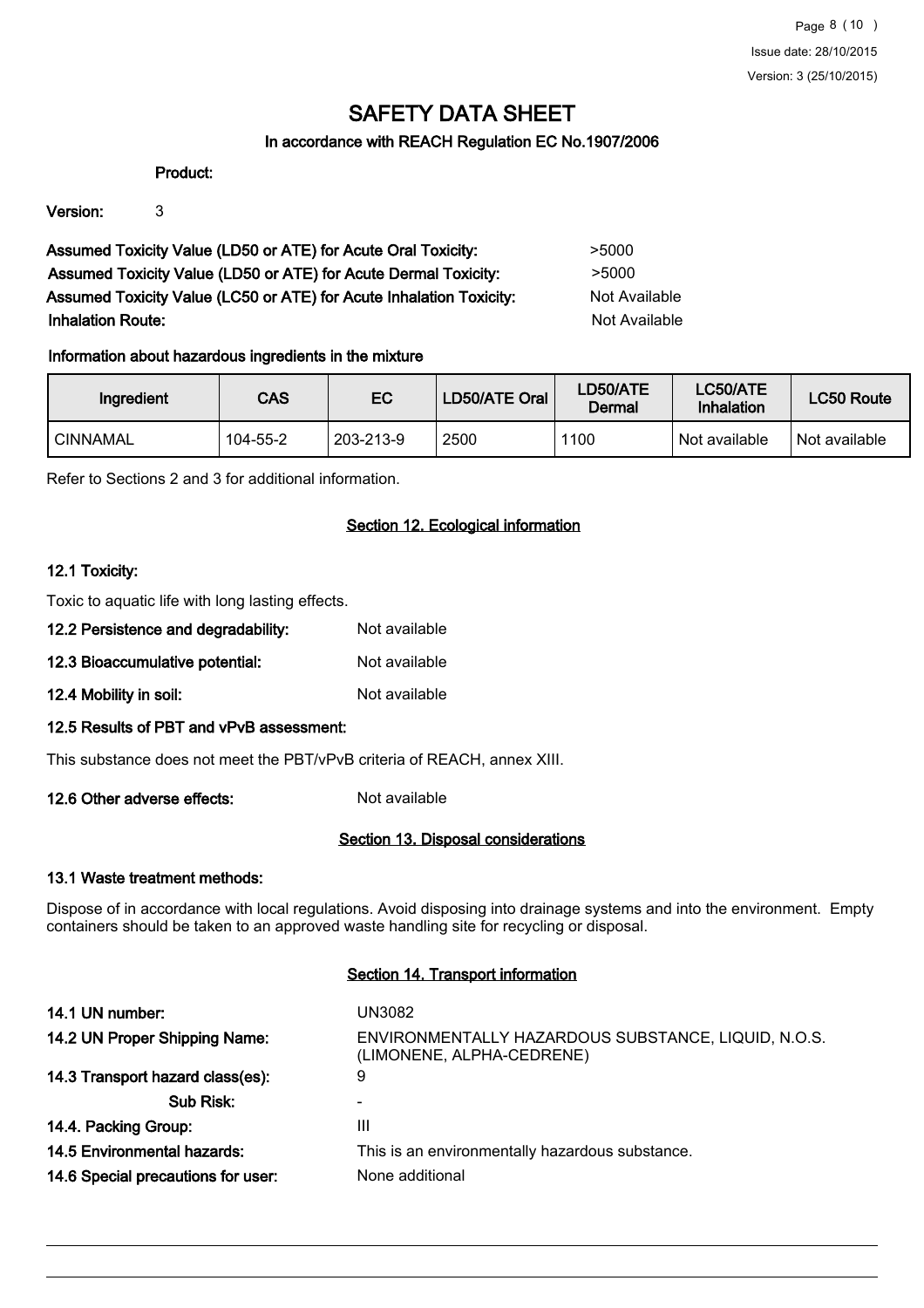## In accordance with REACH Regulation EC No.1907/2006

#### Product:

Version: 3

## 14.7 Transport in bulk according to Annex II of MARPOL73/78 and the IBC Code:

Not applicable

## Section 15. Regulatory information

## 15.1 Safety, health and environmental regulations/legislation specific for the substance or mixture

None additional

## 15.2 Chemical Safety Assessment

A Chemical Safety Assessment has not been carried out for this product.

#### Section 16. Other information

| Concentration % Limits:         | EH C2=22.03% EH C3=2.20% SCI 2=56.35% EDI 2=34.97% EDI 2A=34.<br>97% SS 1=1.18% AH 1=83.16% |
|---------------------------------|---------------------------------------------------------------------------------------------|
| <b>Total Fractional Values:</b> | EH C2=4.54 EH C3=45.45 SCI 2=1.77 EDI 2=2.86 EDI 2A=2.86 SS 1=85.<br>$00$ AH 1=1.20         |

## Key to revisions:

Classification under Regulation (EC) No 1272/2008 Concentration % Limits SECTION 3: Composition/information on ingredients Total Fractional Values

## Key to abbreviations:

| Abbreviation     | Meaning                                                            |
|------------------|--------------------------------------------------------------------|
| AH <sub>1</sub>  | Aspiration Hazard Category 1                                       |
| ATD <sub>4</sub> | Acute Toxicity - Dermal Category 4                                 |
| ATI <sub>4</sub> | Acute Toxicity - Inhalation Category 4                             |
| ATO 4            | Acute Toxicity - Oral Category 4                                   |
| EDI <sub>2</sub> | Eye Damage / Irritation Category 2                                 |
| EH A1            | Hazardous to the Aquatic Environment - Acute Hazard Category 1     |
| EH <sub>C1</sub> | Hazardous to the Aquatic Environment - Long-term Hazard Category 1 |
| EH <sub>C2</sub> | Hazardous to the Aquatic Environment - Long-term Hazard Category 2 |
| EH <sub>C3</sub> | Hazardous to the Aquatic Environment - Long-term Hazard Category 3 |
| FL <sub>3</sub>  | Flammable Liquid, Hazard Category 3                                |
| H <sub>226</sub> | Flammable liquid and vapour.                                       |
| H302             | Harmful if swallowed.                                              |
| H304             | May be fatal if swallowed and enters airways.                      |
| H312             | Harmful in contact with skin.                                      |
| H315             | Causes skin irritation.                                            |
| H317             | May cause an allergic skin reaction.                               |
| H319             | Causes serious eye irritation.                                     |
| H332             | Harmful if inhaled.                                                |